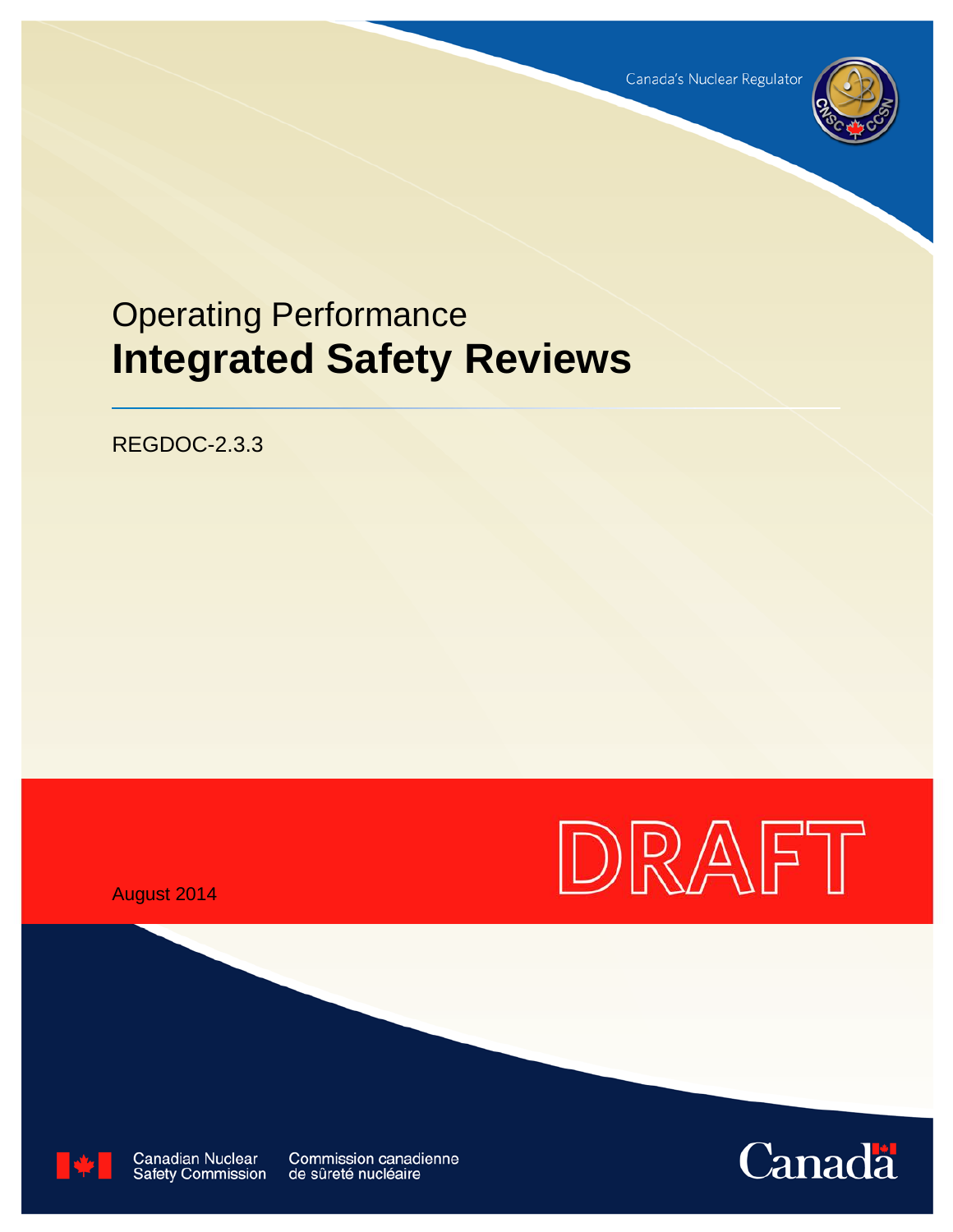# **Operating Performance: Integrated Safety Reviews**

Regulatory Document REGDOC-2.3.3

© Canadian Nuclear Safety Commission (CNSC) 2014 PWGSC catalogue number **XXXXX** ISBN XXXXX

Extracts from this document may be reproduced for individual use without permission provided the source is fully acknowledged. However, reproduction in whole or in part for purposes of resale or redistribution requires prior written permission from the Canadian Nuclear Safety Commission.

*Également publié en français sous le titre : Examens intégrés de la sûreté*

## **Document availability**

This document can be viewed on the CNSC website at **nuclearsafety** gc.ca. To request a copy of the document in English or French, please contact:

Canadian Nuclear Safety Commission 280 Slater Street P.O. Box 1046, Station B Ottawa, Ontario K1P 5S9 CANADA

Tel.: 613-995-5894 or 1-800-668-5284 (in Canada only) Facsimile: 613-995-5086 Email: [info@cnsc-ccsn.gc.ca](mailto:info@cnsc-ccsn.gc.ca) Website: [nuclearsafety.gc.ca](http://www.nuclearsafety.gc.ca/) Facebook: [facebook.com/CanadianNuclearSafetyCommission](http://www.facebook.com/CanadianNuclearSafetyCommission) YouTube: [youtube.com/cnscccsn](http://www.youtube.com/cnscccsn)

**Publishing history** [Month year] Version x.0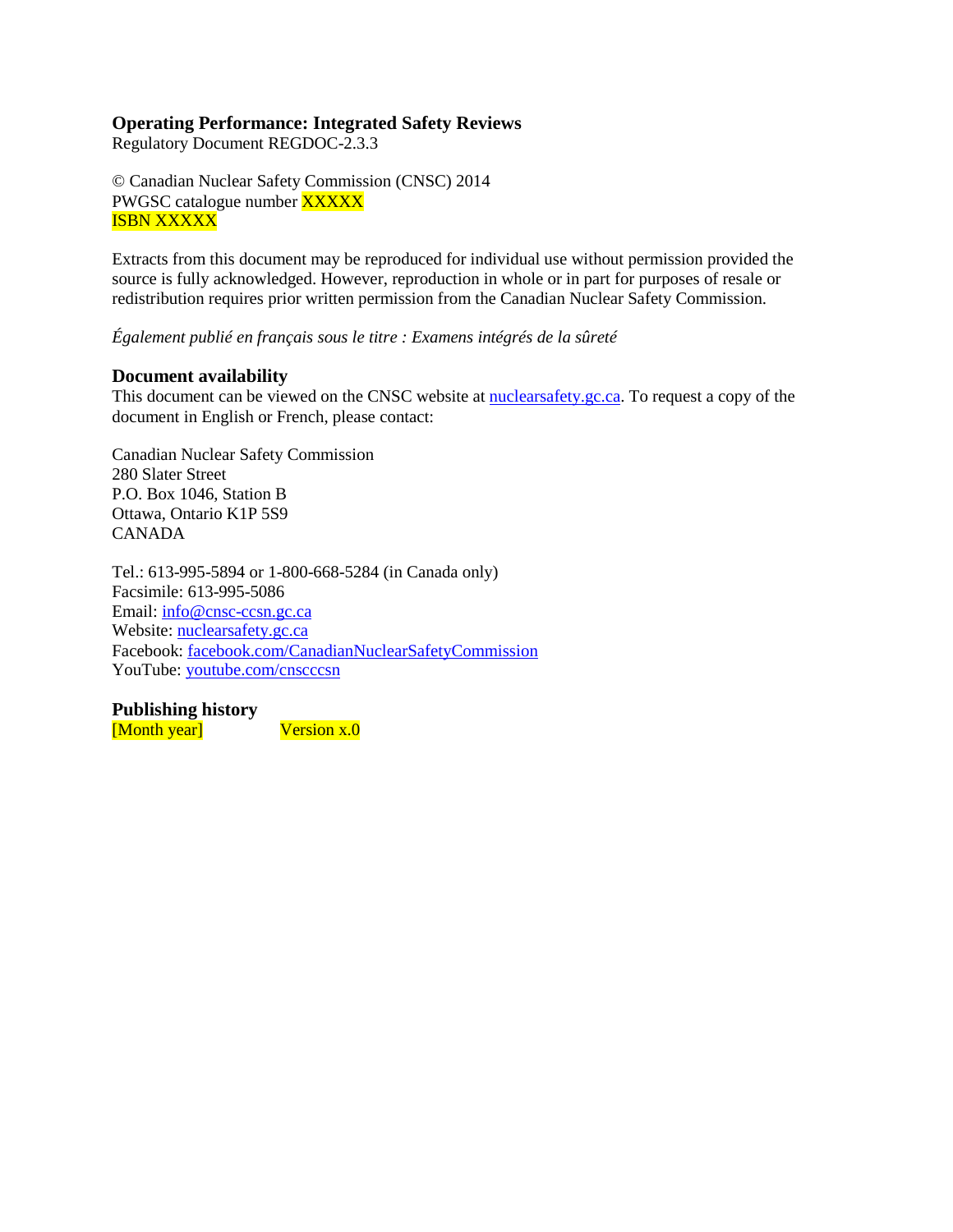# **Preface**

This regulatory document is part of the CNSC's operating performance series of regulatory documents, which also covers commissioning, construction and severe accident management. The full list of regulatory document series is included at the end of this document and can also be found on the [CNSC's](http://www.nuclearsafety.gc.ca/eng/acts-and-regulations/regulatory-documents/index.cfm)  [website.](http://www.nuclearsafety.gc.ca/eng/acts-and-regulations/regulatory-documents/index.cfm)

Nuclear power plants in Canada are subject to the CNSC's ongoing regulatory oversight to ensure that the health, safety, security of Canadians and the environment are protected, and that Canada conforms to its international obligations regarding the peaceful use of nuclear energy.

To comply with the CNSC's regulatory requirements and their own internal governance, nuclear power plant (NPP) licensees conduct regular reviews of their performance to ensure safety is maintained. Licensees have also performed integrated safety reviews (ISRs) to assess the safety of their operations, facilities and equipment, prior to either a reactor refurbishment or the granting of a life extension to an existing plant. Combined with annual reporting on safety performance, ISRs aim to identify the necessary improvements to assure the continued safe operation of an NPP.

Regulatory document REGDOC-2.3.3, *Integrated Safety Reviews*, sets out the CNSC's requirements for the conduct of an ISR for an NPP. Following international practice, the CNSC is committed to introducing periodic ISRs for all NPPs. Guidance is also provided on how these requirements may be met. Conduct of an ISR will be a requirement for licence renewals. REGDOC 2.3.3 supersedes RD-360, *Life Extension of Nuclear Power Plants*, published in February 2008.

An ISR is a rigorous safety assessment that is complementary to – and does not replace – routine and nonroutine regulatory reviews, inspections, mid-term reports, event reporting and investigations, or other CNSC compliance and verification activities.

The ISR involves an assessment of the current state of the plant and its performance to determine the extent to which it conforms to applicable regulatory requirements, and modern codes, standards and practices, and to identify any factors that would limit safe long-term operation. Operating experience in Canada and around the world, new knowledge from research and development activities, and advances in technology, are taken into account. This enables the determination of reasonable and practical modifications that should be made to structures, systems and components, and to existing programs, to ensure the safety of the facility to a level approaching that of modern nuclear power plants, and to ensure continued safe operation.

This document is intended to form part of the licensing basis for a regulated facility or activity within the scope of this document. It is intended for inclusion in licences, either as part of the conditions and safety and control measures in a licence, or as part of the safety and control measures to be described in a licence application and the documents needed to support that application.

Guidance contained in this document exists to inform the applicant, to elaborate further on requirements or to provide direction to licensees and applicants on how to meet requirements. It also provides more information about how CNSC staff evaluate specific problems or data during their review of licence applications. Licensees are expected to review and consider guidance; should they choose not to follow it, they should explain how their chosen alternate approach meets regulatory requirements.

For existing nuclear power plants, the requirements contained in this document do not apply unless they have been included, in whole or in part, in the licence or licensing basis.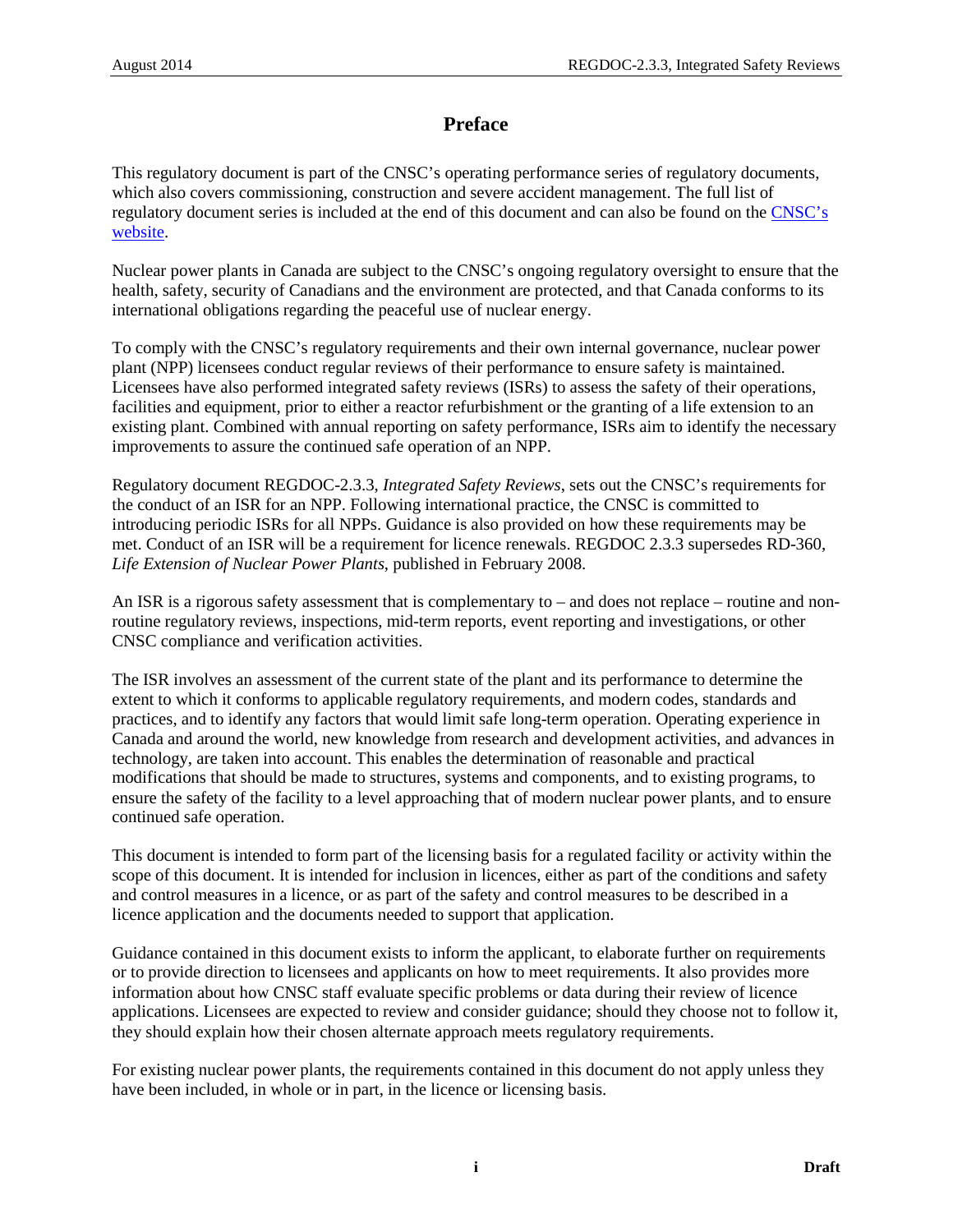An applicant or licensee may put forward a case to demonstrate that the intent of a requirement is addressed by other means and demonstrated with supportable evidence.

The requirements and guidance in this document are consistent with modern national and international practices addressing issues and elements that control and enhance nuclear safety. In particular, they establish a modern, risk-informed approach to the categorization of accidents – one that considers a full spectrum of possible events, including events of greatest consequence to the public.

**Important note:** Where referenced in a licence either directly or indirectly (such as through licenseereferenced documents), this document is part of the licensing basis for a regulated facility or activity.

The licensing basis sets the boundary conditions for acceptable performance at a regulated facility or activity, and establishes the basis for the CNSC's compliance program for that regulated facility or activity.

Where this document is part of the licensing basis, the word "shall" is used to express a requirement to be satisfied by the licensee or licence applicant. "Should" is used to express guidance or that which is advised. "May" is used to express an option or that which is advised or permissible within the limits of this regulatory document. "Can" is used to express possibility or capability.

Nothing contained in this document is to be construed as relieving any licensee from any other pertinent requirements. It is the licensee's responsibility to identify and comply with all applicable regulations and licence conditions.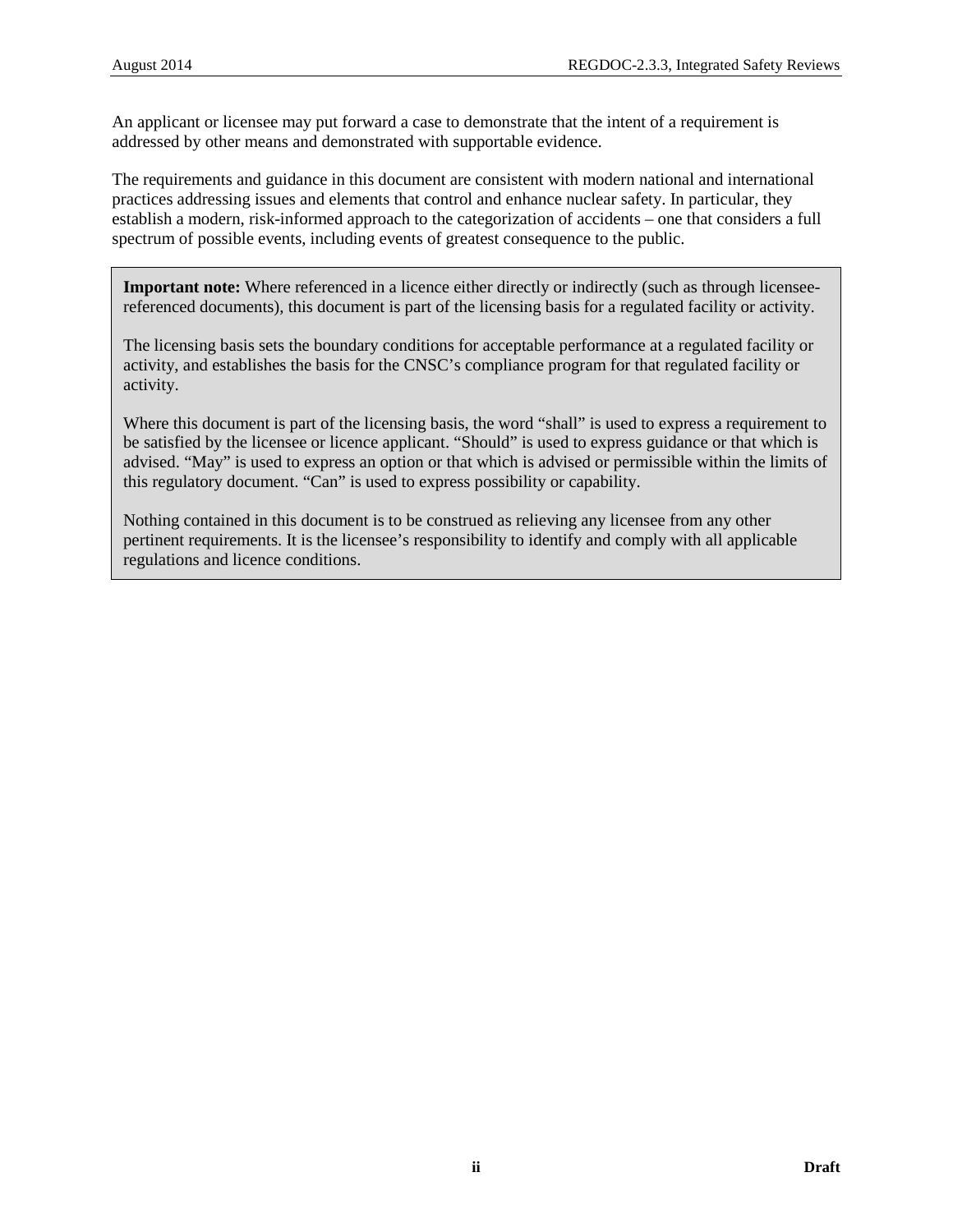# **Table of Contents**

| 1.               |     |                                                                                 |  |
|------------------|-----|---------------------------------------------------------------------------------|--|
|                  | 1.1 |                                                                                 |  |
|                  | 1.2 |                                                                                 |  |
|                  | 1.3 |                                                                                 |  |
|                  | 1.4 |                                                                                 |  |
| 2.               |     |                                                                                 |  |
| 3.               |     |                                                                                 |  |
|                  | 3.1 |                                                                                 |  |
|                  | 3.2 |                                                                                 |  |
|                  | 3.3 |                                                                                 |  |
|                  | 3.4 |                                                                                 |  |
|                  | 3.5 | Applicable regulatory requirements, and modern codes, standards and practices 5 |  |
|                  | 3.6 |                                                                                 |  |
|                  | 3.7 |                                                                                 |  |
|                  | 3.8 |                                                                                 |  |
| $\overline{4}$ . |     |                                                                                 |  |
|                  | 4.1 |                                                                                 |  |
| 5.               |     |                                                                                 |  |
| 6.               |     |                                                                                 |  |
|                  |     |                                                                                 |  |
|                  |     | $\frac{11}{11}$                                                                 |  |
|                  |     |                                                                                 |  |
|                  |     |                                                                                 |  |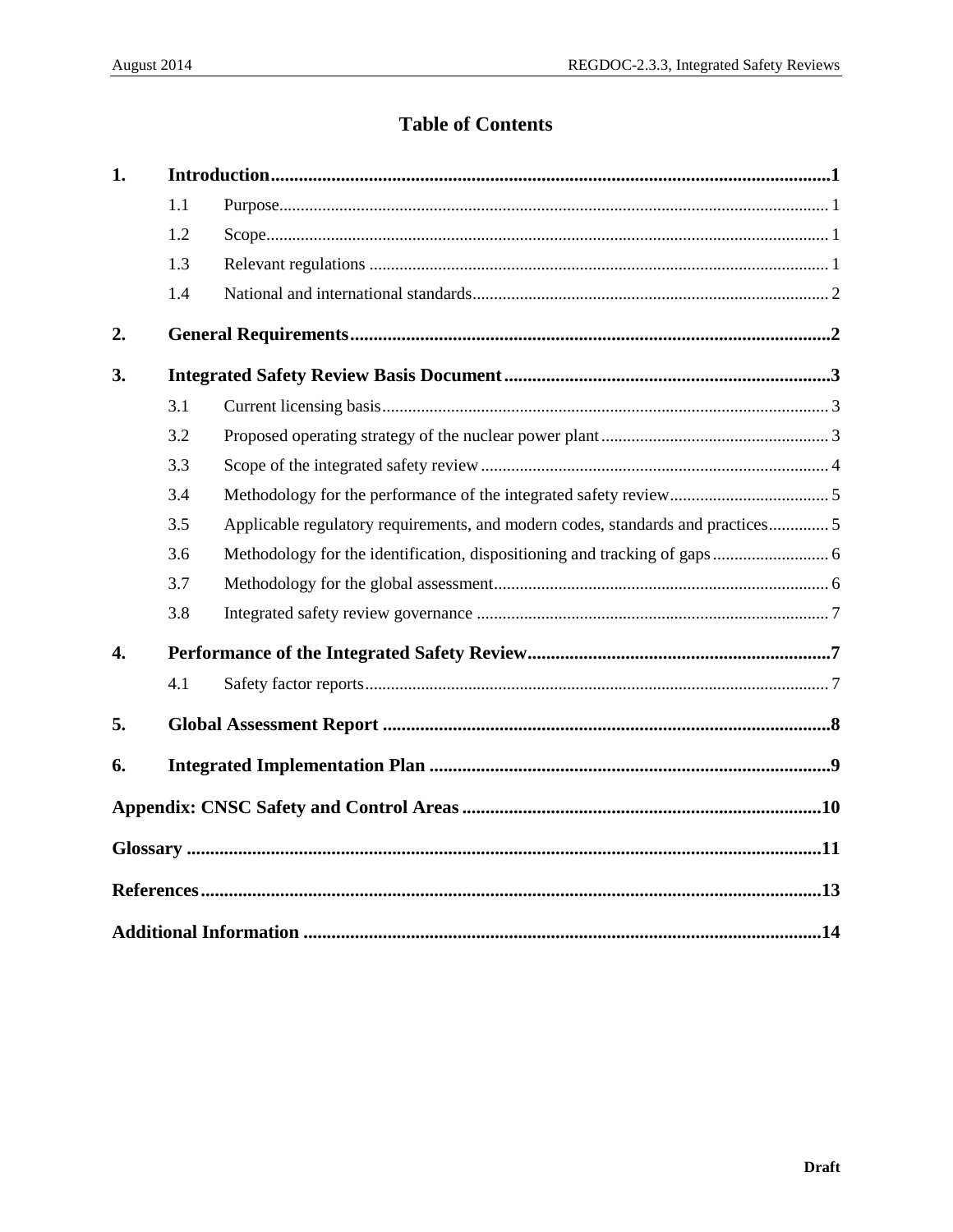# **Integrated Safety Reviews**

# <span id="page-5-0"></span>**1. Introduction**

REGDOC-2.3.3, *Integrated Safety Reviews*, sets out the CNSC's requirements for the conduct of an integrated safety review (ISR). An ISR is a comprehensive evaluation of the design, condition and operation of a nuclear power plant (NPP, plant). It is an effective way to obtain an overall view of actual plant safety and the quality of the safety documentation, and to determine reasonable and practical modifications to ensure safety until the next ISR or, where appropriate, until the end of commercial operation.

Adopting periodic ISRs in support of licence renewal will ensure the continued improvement of NPP safety. Past experience with life-extension projects gives the CNSC and the Canadian nuclear industry a large degree of familiarity with the ISR process. As such, the periodic application of an ISR in Canada represents an evolution of a current practice, as opposed to the adoption of a new one.

# <span id="page-5-1"></span>**1.1 Purpose**

This regulatory document sets out the CNSC's requirements with regard to the conduct of an integrated safety review for an NPP in support of licence renewal. Guidance is also provided on how these requirements may be met.

# <span id="page-5-2"></span>**1.2 Scope**

This document covers activities to be completed for an integrated safety review for an NPP.

# <span id="page-5-3"></span>**1.3 Relevant regulations**

The following provisions of the *Nuclear Safety and Control Act* (NSCA) and regulations made under the NSCA that are relevant to this regulatory document:

- 1. Subsection 24(4) of the NSCA states that "No licence shall be issued, renewed, amended or replaced − and no authorization to transfer one given − unless, in the opinion of the Commission, the applicant (*a*) is qualified to carry on the activity that the licence will authorize the licensee to carry on; and (*b*) will, in carrying on that activity, make adequate provision for the protection of the environment, the health and safety of persons and the maintenance of national security and measures required to implement international obligations to which Canada has agreed"
- 2. Subsection 24(5) of the NSCA states that "A licence may contain any term or condition that the Commission considers necessary for the purposes of this Act…"
- 3. Section 3 of the *General Nuclear Safety and Control Regulations* states the general licence application requirements
- 4. Paragraphs 12(1)(*c*), (*f*) and (*i*) of the *General Nuclear Safety and Control Regulations* state that "Every licensee shall

(*c*) take all reasonable precautions to protect the environment and the health and safety of persons and to maintain security of nuclear facilities and of nuclear substances; … (*f*) take all reasonable precautions to control the release of radioactive nuclear substances or hazardous substances within the site of the licensed activity and into the environment as a result of the licensed activity; …

(*i*) take all necessary measures to facilitate Canada's compliance with any applicable safeguards agreement;"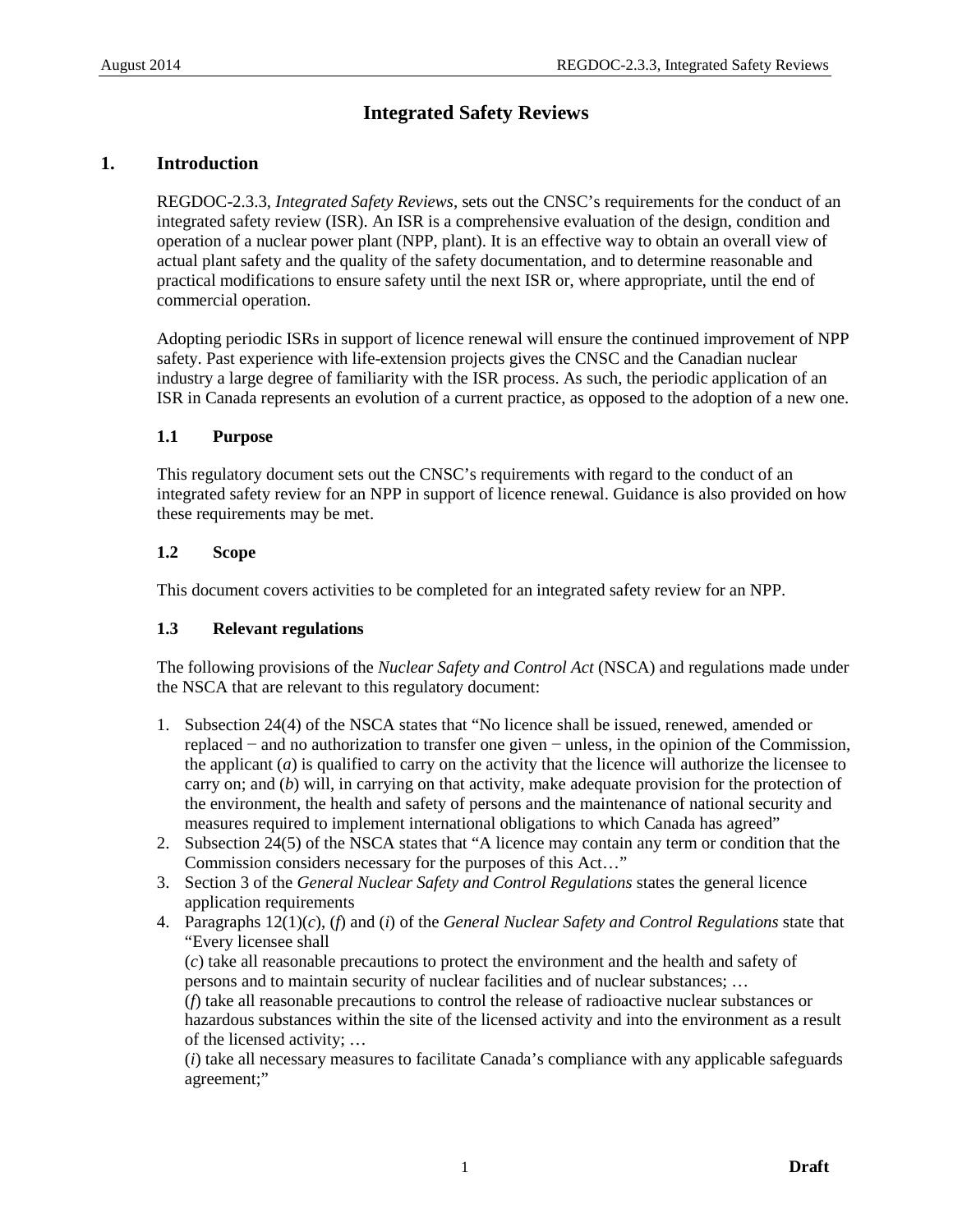5. Sections 3 and 6 of the *Class I Nuclear Facilities Regulations* state the general licence application requirements specific to Class I nuclear facilities and the information required to apply for a Class I nuclear facility operating licence

# <span id="page-6-0"></span>**1.4 National and international standards**

Key principles and elements used in developing this regulatory document are consistent with national and international standards, guides and practices. In particular, this regulatory document is consistent with International Atomic Energy Agency (IAEA) Specific Safety Guide SSG-25, *Periodic Safety Review of Nuclear Power Plants - Safety Guide*, 2013. [1]

# <span id="page-6-1"></span>**2. General Requirements**

The licensee shall conduct an ISR in accordance with this regulatory document for the period until the next ISR or, if applicable, until the end of commercial operation of the plant. The ISR shall be conducted according to the following four phases:

- 1. preparation of an ISR basis document
- 2. conduct of the safety factors reviews and identification of findings
- 3. analysis of the findings and their integral impact on the NPP's safety (global assessment)
- 4. preparation of a plan of safety improvements (integrated implementation plan)

# **Guidance**

In accordance with IAEA SSG-25 and international practice, 10 years is considered an appropriate interval between ISRs to determine the extent to which the nuclear power plant conforms to applicable regulatory requirements, and modern codes, standards and practices, and to identify any factors that would limit its continued safe operation.

The complex process of conducting an ISR can be facilitated by subdividing it into tasks that are identified as safety factors. These safety factors are intended to cover all aspects that are important to the safety of an operating nuclear power plant.

The objectives of the ISR are to determine:

- 1. the extent to which the facility conforms to applicable regulatory requirements and modern codes, standards and practices
- 2. the extent to which the licensing basis remains valid for the next licensing period
- 3. the adequacy and effectiveness of the arrangements and the structures, systems and components (SSCs) that are in place to ensure plant safety until the next ISR or where appropriate, until the end of commercial operation
- 4. the improvements to be implemented to resolve any findings identified in the review and timelines for their implementation

The ISR is complementary to, and does not replace regulatory activities required and/or performed by the CNSC, including routine and non-routine regulatory reviews and inspections, mid-term reports, event reporting and investigations, or any other CNSC licensing and verification activities.

The ISR approach is outlined in IAEA Specific Safety Guide SSG-25, *Periodic Safety Review for Nuclear Power Plants* [1]. The terms "safety factor" and "safety factor reports" are an adoption of the IAEA SSG-25 terms, with the addition of a safety factor for radiation protection. Safety factor reports are discussed further in Sections [3](#page-7-0) and [4.](#page-11-1)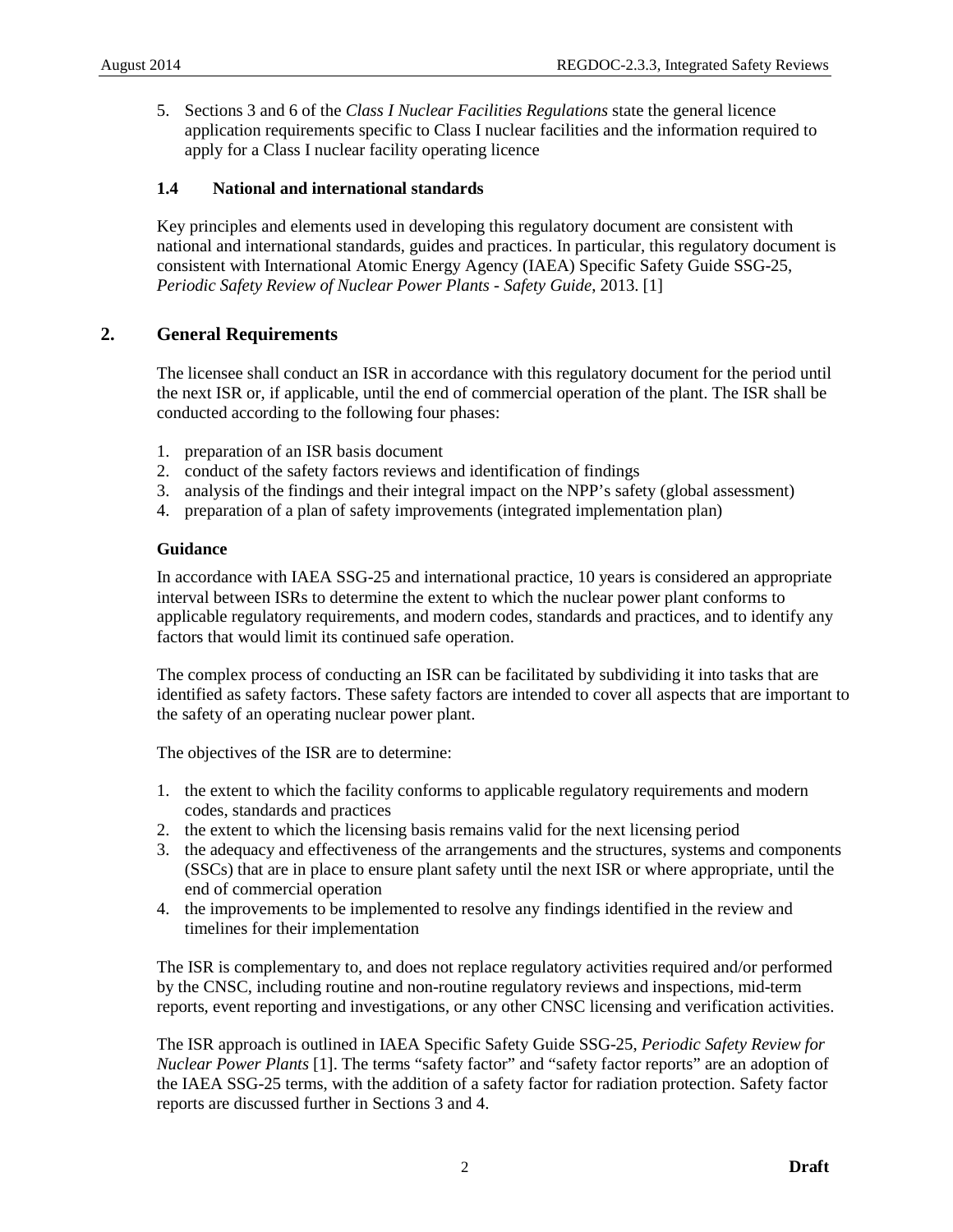In general, the licensee first prepares the ISR basis document which defines the scope and methodology for the ISR. This is then used to conduct the review, prepare the safety factor reports, and the global assessment report. The results of the ISR are used to establish the corrective actions and safety improvements to be included in the integrated implementation plan.

The documentation submitted to the CNSC includes:

- 1. ISR basis document
- 2. reports on the review of each safety factor (safety factor reports)
- 3. Global assessment report (GAR)
- 4. Integrated implementation plan (IIP)

# <span id="page-7-0"></span>**3. Integrated Safety Review Basis Document**

The ISR basis document is an essential instrument that governs the conduct of the ISR. It ensures that the licensee and the CNSC have the same expectations for the scope, methodology and outcomes of the ISR.

The ISR basis document shall be submitted to the CNSC for acceptance. The required elements of the ISR basis document are:

- 1. statement of current licensing basis
- 2. statement of the proposed operating strategy of the facility
- 3. description of scope of the ISR
- 4. description of the methodology for the performance of the ISR, including the period for which the ISR is valid
- 5. statement of applicable regulatory requirements, and modern codes, standards and practices
- 6. description of the methodology for the identification, dispositioning and tracking of gaps
- 7. description of the methodology for the global assessment
- 8. ISR governance

## <span id="page-7-1"></span>**3.1 Current licensing basis**

The licensee shall provide a description of the current nuclear power plant licensing basis at the time of initiation of the ISR, which will be used as a baseline for the conduct of the ISR.

# <span id="page-7-2"></span>**3.2 Proposed operating strategy of the nuclear power plant**

In the ISR basis document, the licensee shall state the proposed operating strategy of the plant.

## **Guidance**

The ISR is performed to assess the condition of the NPP and the adequacy of the programs, including aging management programs, which are in place to maintain reactor safety. The review is forward-looking and the operating life of the plant should be considered to identify potentially lifetime-limiting features of the plant in order to plan future modifications and to determine the timing of future reviews.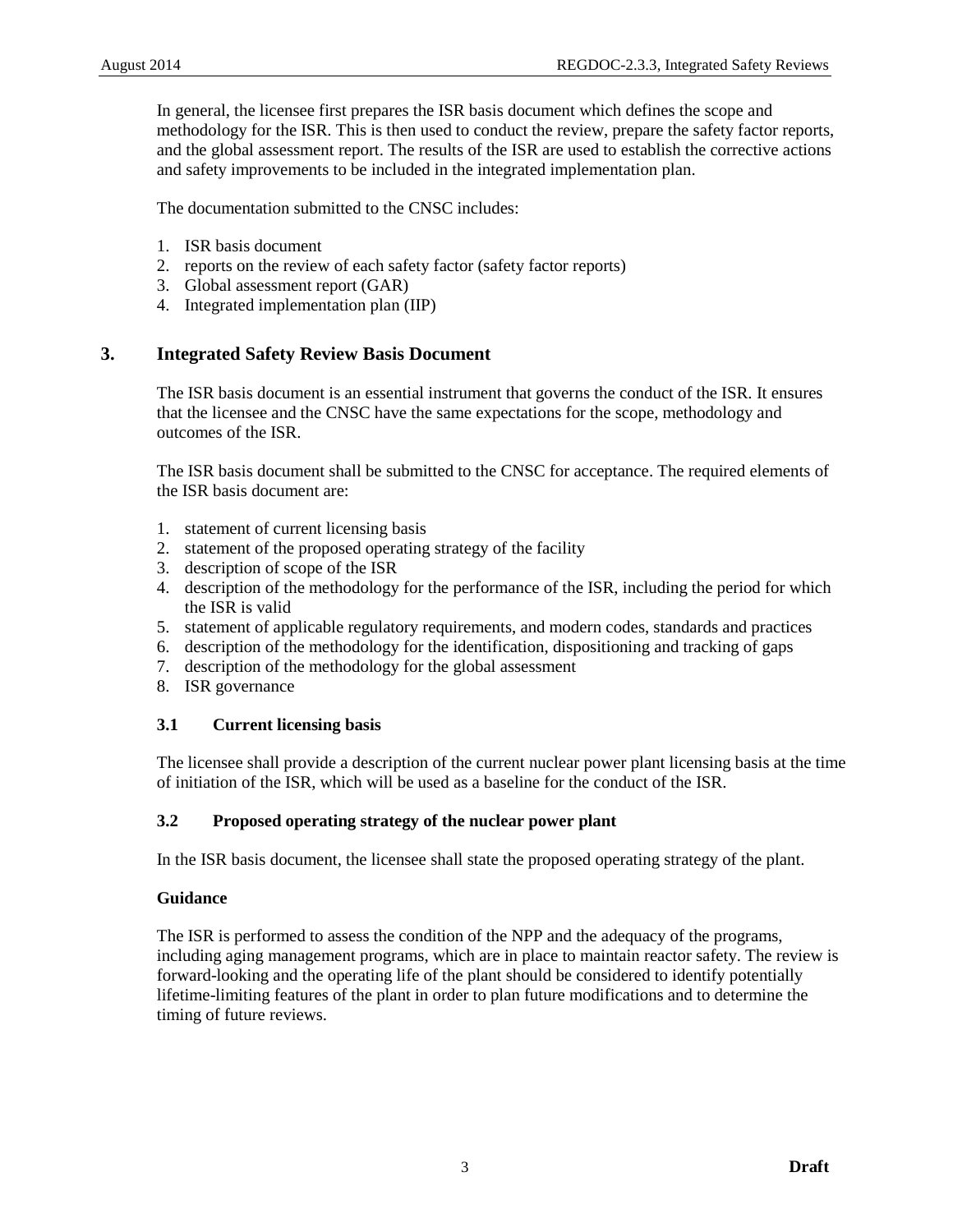# <span id="page-8-0"></span>**3.3 Scope of the integrated safety review**

In the ISR basis document the licensee shall describe the scope of the ISR. The licensee shall:

- 1. address all safety factors of the NPP including any interdependencies
- 2. identify all facilities and associated SSCs to be covered by the ISR
- 3. address unit-specific and site-specific issues
- 4. for multi-unit NPPs, address interdependencies on common SSCs not covered by item 1
- 5. consider all expected modes of operation; for a multi-unit facility, taking into consideration the operational state of each unit
- 6. include a comprehensive review of current licensing issues applicable to the safety factors

#### **Guidance**

The scope of the ISR should include a review of each of the following safety factors:

- 1. plant design
- 2. actual condition of SSCs important to safety
- 3. equipment qualification (environmental and seismic)
- 4. aging
- 5. deterministic safety analysis
- 6. probabilistic safety assessment
- 7. hazard analysis
- 8. safety performance
- 9. use of experience from other NPP and research findings
- 10. organization, the management system and safety culture
- 11. procedures
- 12. human factors
- 13. emergency planning
- 14. radiological impact on the environment
- 15. radiation protection

SSG-25, *Periodic Safety Review of Nuclear Power Plants - Safety Guide*, [1] describes 14 safety factors that have been selected on the basis of international experience and are intended to cover all factors important to NPP safety. The scope, tasks and methodologies of these 14 safety factors are considered to meet the CNSC's expectations for corresponding safety factors 1–14 listed above. The CNSC has included an additional safety factor on radiation protection; the licensee should refer to the licence conditions handbook for the scope and tasks for the review of this safety factor. The ISR basis document should include, in the scope and tasks, how the intent of each task listed for a safety factor in SSG-25 will be addressed.

It is expected that the effort necessary to carry out a second (or subsequent) ISR of an NPP will often be considerably less than the first. In general, subsequent ISRs will focus on changes in requirements, facility conditions, operating experience and new information, rather than repeating the activities of previous reviews. However, while focusing on the changes, the subsequent ISR should consider explicitly whether the earlier ISR conclusions continue to remain valid (for example, in light of the time elapsed since it was performed).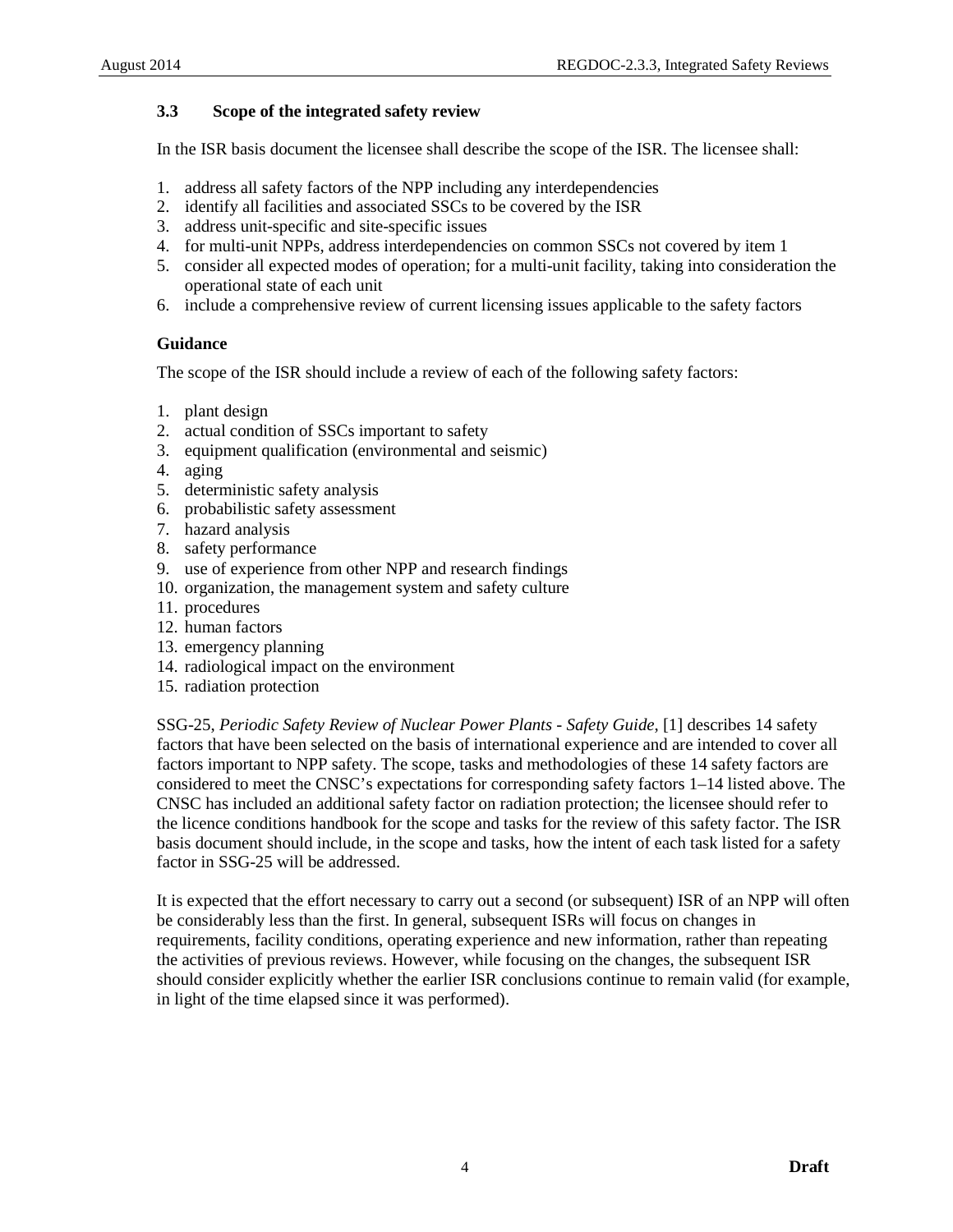## <span id="page-9-0"></span>**3.4 Methodology for the performance of the integrated safety review**

The licensee shall specify the methodology for:

- 1. conducting assessments that confirm that the plant meets, and will continue to meet, the current licensing basis
- 2. conducting assessments against applicable regulatory requirements, and modern codes, standards and practices
- 3. conducting a global assessment of facility safety in view of all ISR findings
- 4. identifying any corrective actions and modifications that are necessary to address ISR findings to improve the level of safety

## **Guidance**

The methodologies that will be applied for the ISR should be described in the ISR basis document to show how the licensee plans to achieve the ISR objectives as stated in section [2.](#page-6-1) The methodologies outlined in SSG-25 [1] for performing safety factor reviews provide an acceptable approach.

Since processes and programs have many levels of interdependencies and interrelationships, the reviews should be conducted using internal documents that correctly represent these dependencies and relationships. To ensure this, a freeze date should be established for the internal documents used in the safety factor reviews. The reviews are then carried out using documents that are applicable to the document freeze date.

## <span id="page-9-1"></span>**3.5 Applicable regulatory requirements, and modern codes, standards and practices**

The licensee shall state what CNSC regulatory requirements, modern national and international codes, standards and practices will be used in the reviews, including their effective dates, as well as:

- 1. the criteria for their selection
- 2. the ISR cut-off date beyond which changes to codes and standards and new information will not be considered
- 3. the type of review to be performed (clause-by-clause, high level or alternative)

# **Guidance**

An integral element of the ISR is the assessment of the conformance of the current NPP's state to requirements and expectations set out in CNSC regulatory requirements, and modern codes, standards and practices. A list of modern codes, standards and practices with their cut-off dates, should be established prior to any work being carried out. This ensures a common and consistent expectation for the reviews.

Modern codes, standards and practices should be selected taking into consideration the CNSC's regulatory framework, as well as modern international practices and operational experience. Primary consideration for selection of codes and standards should rest with those referenced in licences and CNSC regulatory documents. IAEA documents and other appropriate international standards should also be considered. If an appropriate Canadian code or standard is not available, the licensee should propose a reasonable substitute.

It is expected that all mandatory clauses in a code or standard will be reviewed to determine if the identified requirements are met. Any applicable sub-tier references in the mandatory clauses to other codes, standards and licensee documentation (for example, implementing procedures) should also be reviewed and addressed. A clause-by-clause type review should also be performed for new versions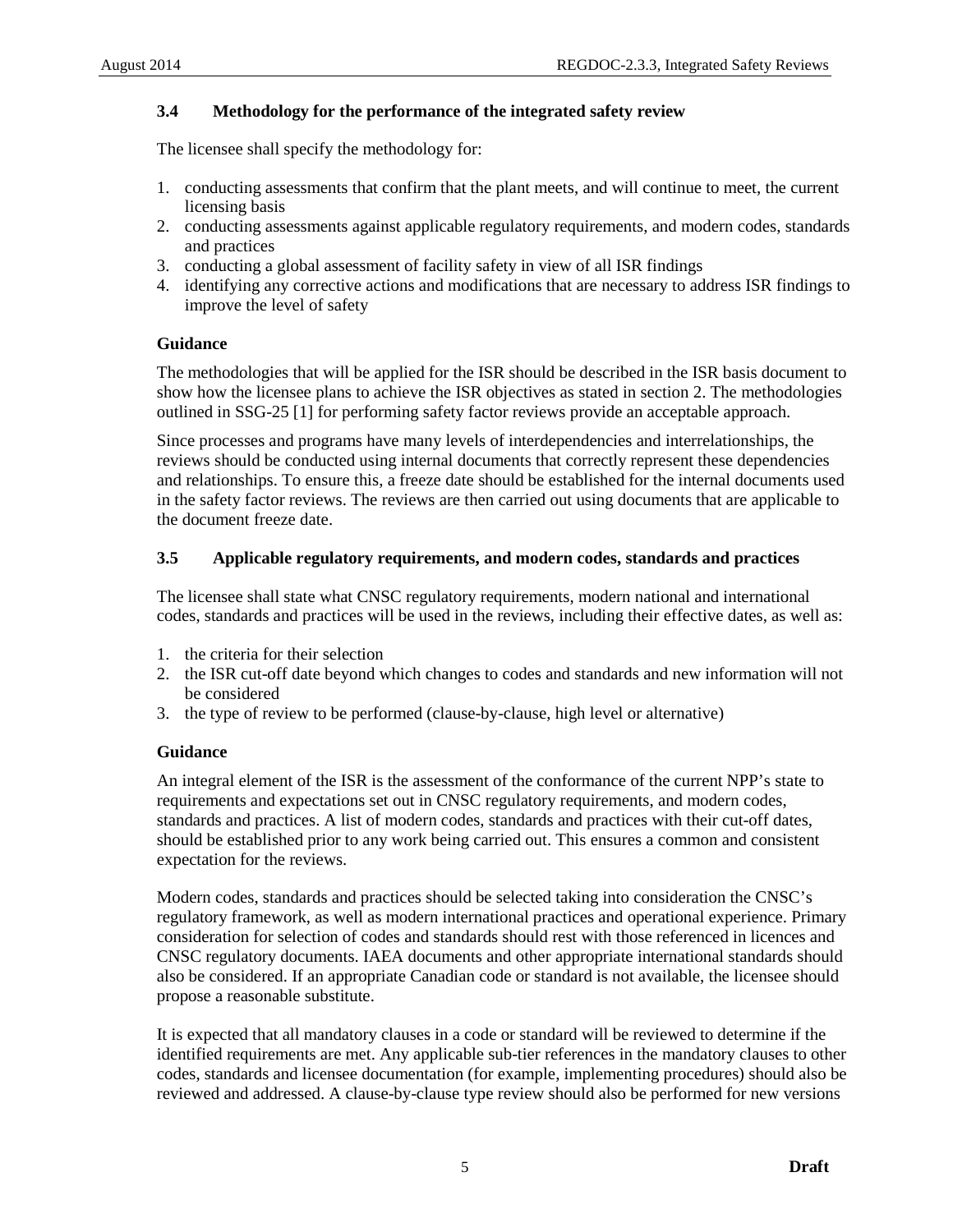of codes and standards referenced by the licence and licence condition handbook. For other codes and standards, licensees may propose other types of reviews.

## <span id="page-10-0"></span>**3.6 Methodology for the identification, dispositioning and tracking of gaps**

The licensee shall describe the process and methodology for identifying, categorizing, prioritizing and dispositioning gaps. The licensee shall state what decision-making process will be used to evaluate and decide on the various alternatives to disposition the gaps.

The licensee shall confirm that any non-compliance with the current licensing basis will be addressed as quickly as practicable. To the extent practicable, the licensee shall also resolve identified gaps with respect to modern regulatory requirements, codes, standards and practices. The licensee shall track dispositioning and resolution of all gaps identified during the ISR through to their resolution.

## **Guidance**

The ISR review should identify findings of the following types:

- **strengths** current practices are equivalent to or better than those established in modern codes and standards or industry practices
- **gaps –** current practices are not equivalent to those established in modern codes and standards or industry practices, or do not meet the current licensing basis, or are inconsistent with the operational documentation for plant

The rationale behind identifying the findings and their disposition should be justified using valid arguments and supporting evidence. All gaps should be categorized and prioritized according to their safety significance. While assessing gaps for safety significance, the licensee should consider deterministic and probabilistic safety analyses, engineering judgment or a combination thereof. Suitability for assessment via selected means should be determined by the nature of the finding.

Depending on the nature of the findings, the licensee may also include considerations such as public radiation safety, plant operability, occupational radiation safety, emergency preparedness, and the environment when prioritizing gaps. The overall priority of a gap should inform the course of action to be taken to establish its recommended disposition. Any gaps representing the plant's noncompliance against the current licensing basis may be resolved through the existing plant programs. The licensee should establish and maintain a database of all gaps identified during the ISR.

## <span id="page-10-1"></span>**3.7 Methodology for the global assessment**

The methodology for performing the global assessment shall be described in the ISR basis document. The methodology shall address and include:

- 1. results of the safety factor reviews, in particular, the findings (both gaps and strengths) of NPP design and operation
- 2. the interdependencies between gaps and the significance of their aggregate effects
- 3. recommended corrective actions and safety improvements to address individual and consolidated gaps
- 4. the extent to which the safety requirements of defence in depth are fulfilled
- 5. an estimate of global risk associated with facility operation with any unresolved gaps

The results from the global assessment shall be documented in the global assessment report.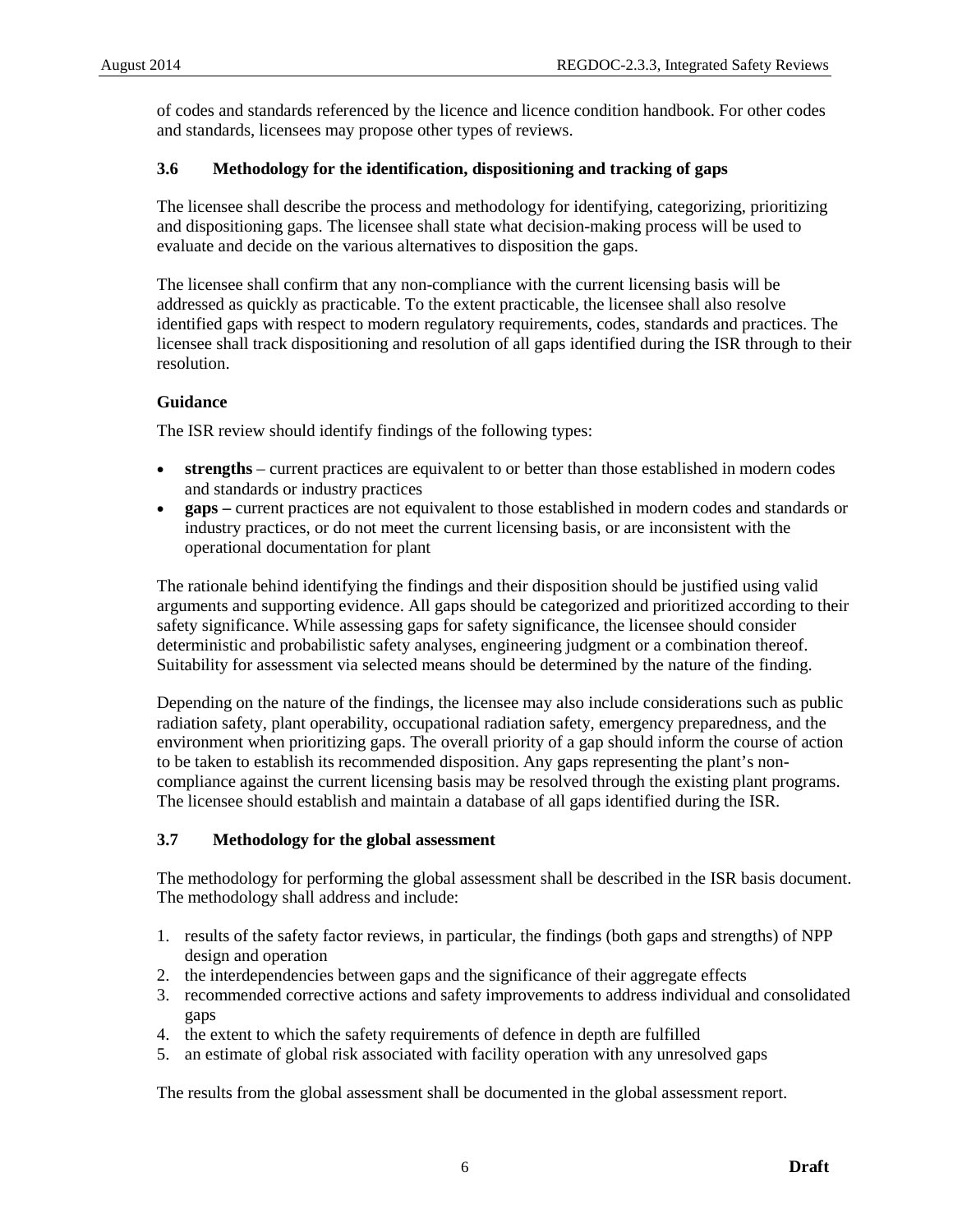# **Guidance**

The objective of the global assessment is to present an overall evaluation of facility safety taking into account a balanced assessment of all findings identified in the ISR. The global assessment should take into account all the strengths and gaps from the ISR, and the corrective actions and/or safety improvements proposed to improve the overall level of safety.

Findings from the review of individual safety factors may indicate that the NPP's safety is acceptable; however, when a review of the interactions, overlaps and gaps between safety factors is performed, new findings may be identified that have an impact on overall level of safety.

# <span id="page-11-0"></span>**3.8 Integrated safety review governance**

In the ISR basis document, the licensee shall establish, and describe governance for the conduct of the ISR.

## **Guidance**

The licensee's governance for the conduct of ISR should address that:

- 1. the ISR team is qualified to carry out the review
- 2. provisions have been made for peer or independent review of work done
- 3. controls are in place to ensure that information and data are used consistently across the review
- 4. requirements for the preparation and verification of documentation are satisfied
- 5. results are recorded in a systematic and auditable manner

The licensee should develop a project plan for the conduct of the ISR that includes established project management processes and quality management provisions.

# <span id="page-11-1"></span>**4. Performance of the Integrated Safety Review**

The licensee shall conduct the ISR in accordance with the accepted ISR basis document following its acceptance by the CNSC.

## **Guidance**

It is recommended that the licensee does not undertake substantive work on the ISR until such time as CNSC staff has accepted the ISR basis document.

## <span id="page-11-2"></span>**4.1 Safety factor reports**

Upon completion of the safety factor reviews, the licensee shall prepare reports for submission to CNSC in accordance with the accepted ISR basis document. The licensee shall ensure that each safety factor report documents:

- 1. objective, scope, tasks and methodology for the review
- 2. applicable codes , standards and practices
- 3. overview of applicable facility programs and processes
- 4. results of the review which identify gaps and strengths
- 5. categorized and prioritized gaps
- 6. interfaces with other safety factor report findings
- 7. options for corrective actions for each gap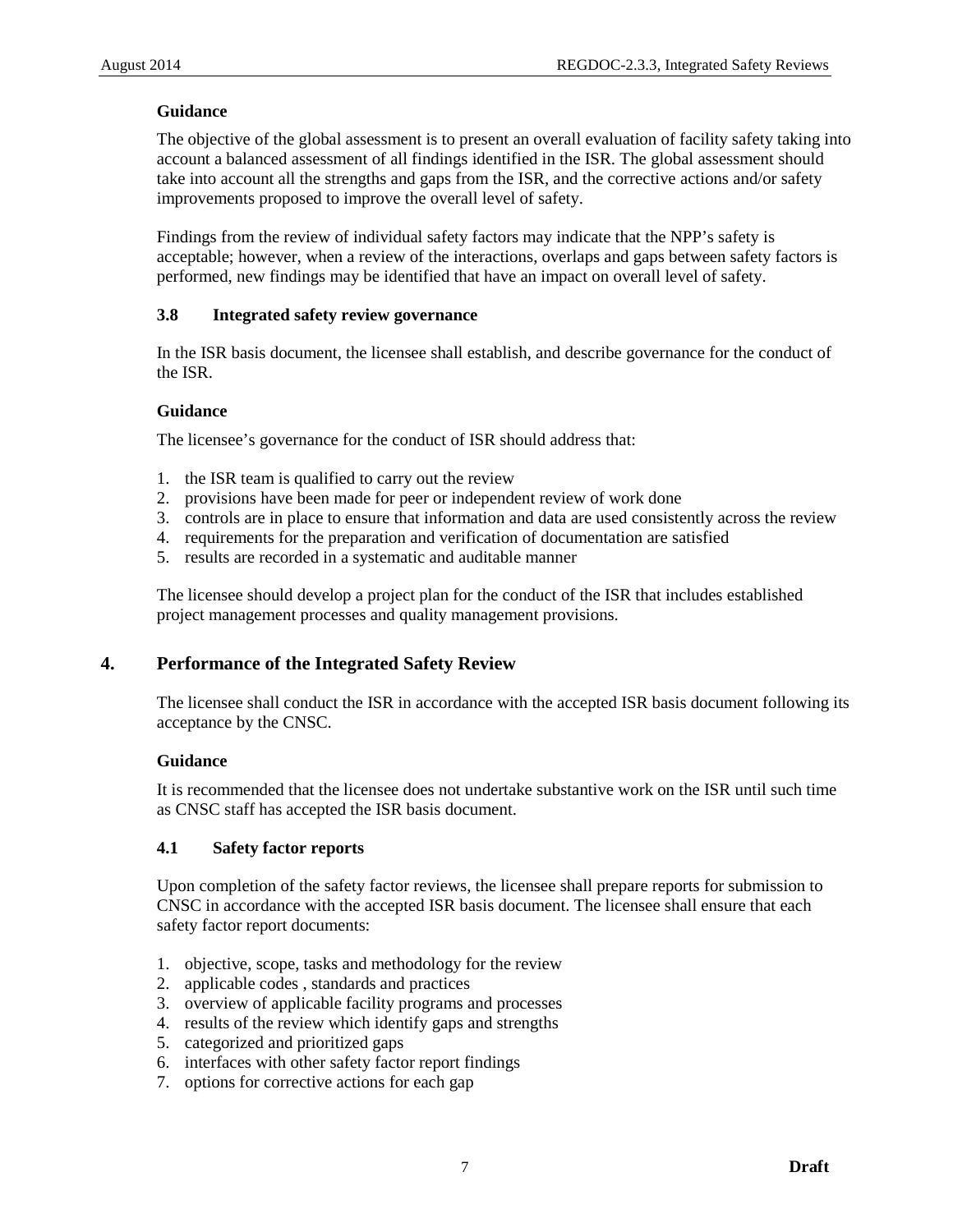# **Guidance**

The safety factor reports document the results for specific review tasks. The results of the assessments and the comparison against applicable regulatory requirements and modern codes, standards, and practices are included. Any gaps are identified, recorded, categorized, prioritized and dispositioned.

The overall structure of each report should be a summary of the review followed by detailed reporting and conclusions. The report should:

- 1. clearly indicate the type of review conducted for each review element: a clause-by-clause review, a high-level review or a combination thereof, and provide the rationale for selecting the type of review
- 2. provide systematic coverage of the expected review tasks with detailed analysis of how the licensee addressed requirements to fulfill licensing bases, as well as the expectations for satisfying applicable regulatory requirements and modern codes, standards and practices set out in the basis document
- 3. clearly indicate the licensee's acceptance of any work done by an outsourced contractor
- 4. provide enough information to allow CNSC staff to make a regulatory determination based on the information contained in the report

The licensee should prepare the safety factor reports to be as self-contained as practicable, avoiding excessive referencing. Where a code, standard or practice addresses more than one review element, the results of such reviews should be cross-referenced.

Safety factor reports should be submitted concurrently or in a single package because some reports may be inter-related. For example, the report for aging may be inter-related with the reports on the actual condition of SSCs important to safety and deterministic safety analysis.

# <span id="page-12-0"></span>**5. Global Assessment Report**

The licensee shall prepare a report that documents the results of the global assessment. The global assessment report (GAR) shall present the results of the ISR, both strengths and gaps, to provide an overall assessment of the safety of plant. The GAR shall document the overall conclusions, corrective actions and safety improvements to be considered. It shall be submitted to the CNSC for review.

# **Guidance**

The GAR should provide a living database that captures the current state of the gaps. The database should be fully traceable so that a change in a gap, or in the assessment of a gap, can be easily tracked to its resolution. The GAR should include the following elements:

- 1. summaries of the safety factor report findings and identified gaps and strengths
- 2. overlaps, omissions, and interface issues of the findings from the safety factor reports
- 3. consolidation of gaps into global issues where appropriate
- 4. safety significance and risk ranking of all gaps (individual and consolidated)
- 5. corrective actions and safety improvements proposed for all gaps and global issues
- 6. a global assessment based on the aggregate effect of the findings resulting from all safety factor reports, taking the proposed corrective actions and safety improvements into account, and defence in depth
- 7. statement of the licensee's assessment of the overall acceptability of operation of the NPP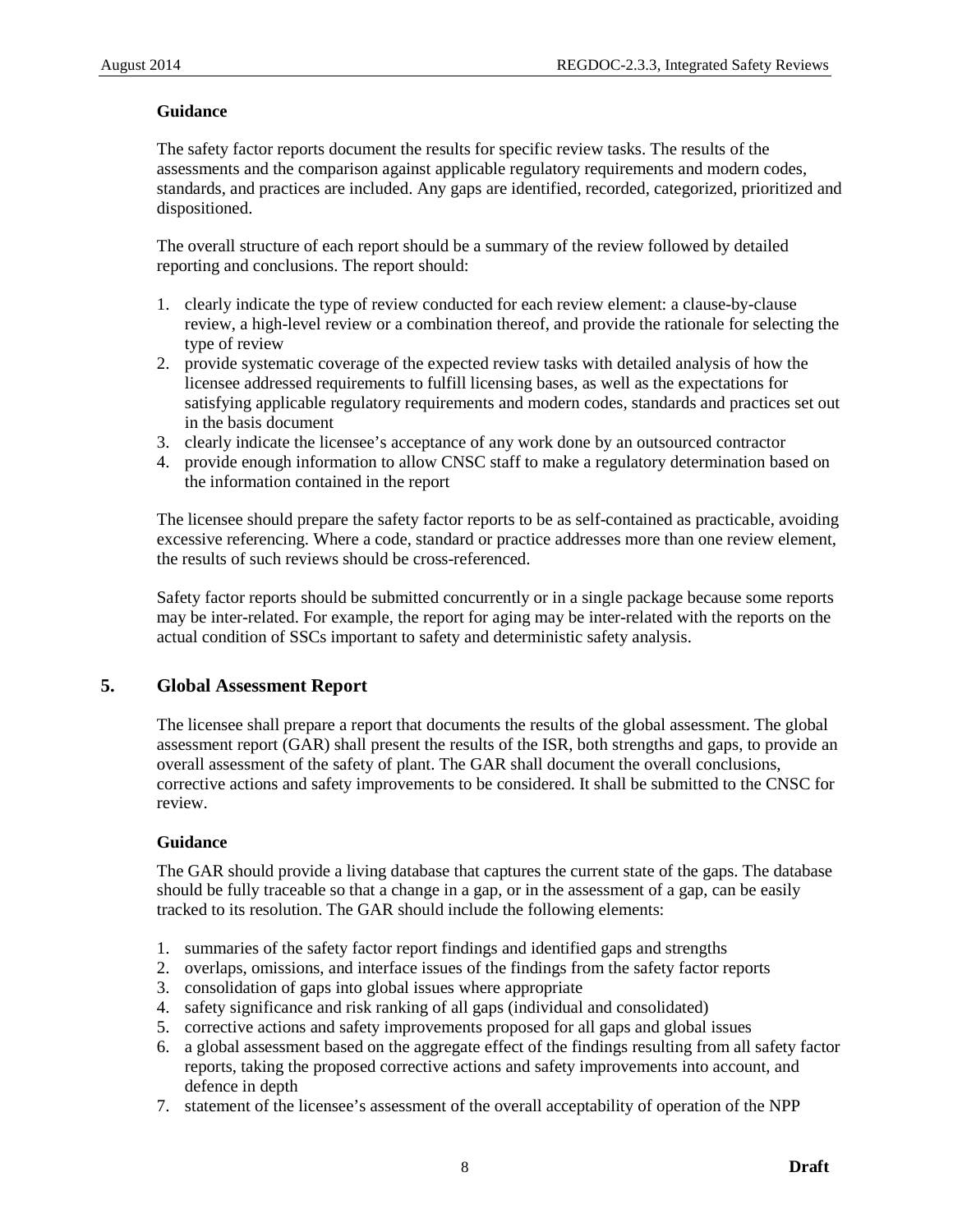# <span id="page-13-0"></span>**6. Integrated Implementation Plan**

The licensee shall develop an integrated implementation plan (IIP) that addresses the results of the global assessment. The IIP shall be submitted to the CNSC for acceptance.

In the IIP, the licensee shall:

- 1. list the corrective actions and safety improvements that will address all gaps identified in the ISR, and their safety significance and priority
- 2. specify the schedule for implementing the corrective actions and safety improvements

## **Guidance**

An overview of the acceptability of safe operation of plant in view of the proposed changes should be included in the IIP, to demonstrate that the outcome of safety improvements serves the intended purpose of the ISR.

In the IIP, the licensee should:

- 1. demonstrate traceability and provide references to the GAR
- 2. specify the processes used for determining the detailed scope, including prioritization and scheduling of corrective actions and safety improvements
- 3. ensure that corrective actions and improvements that have the greatest impact on safety are completed in a timely manner
- 4. specify processes for identification and management of project risks and controls
- 5. specify the process to be used to track the progress and completion of the corrective actions and safety improvements

The IIP should be submitted to the CNSC, organized according to both safety factors and CNSC's Safety and Control Areas.

To ensure the IIP's success, the licensee should have the following in place:

- 1. a project organization, structured to execute the IIP
- 2. governance for IIP delivery
- 3. scope, schedules and dependencies, at least for the earlier tasks
- 4. definition of resources and a resourcing plan
- 5. a mechanism for overall integration, peer or independent review and oversight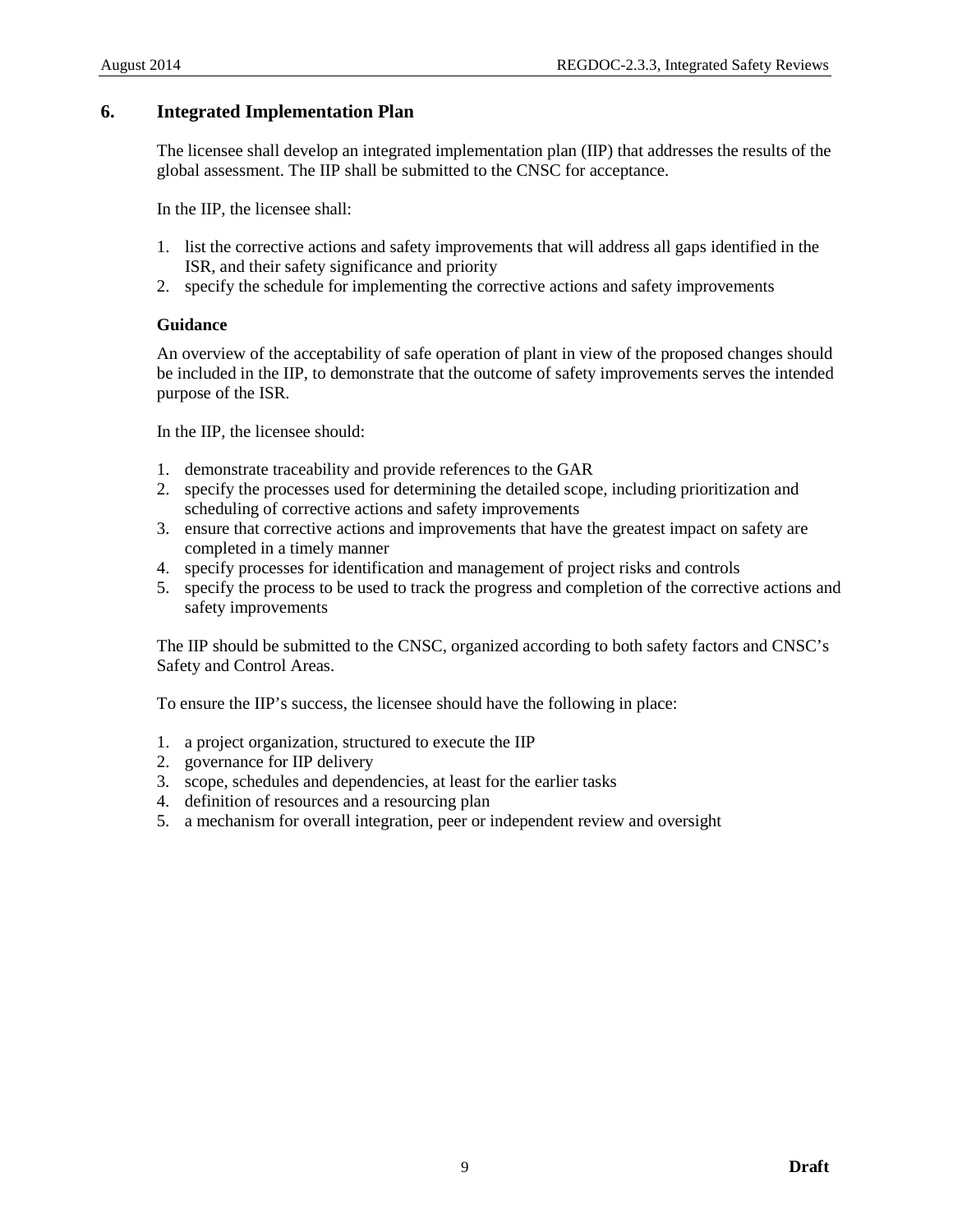<span id="page-14-0"></span>

| <b>Safety and</b>          | <b>Description</b>                                                                                                                                                                                                                                                                                                                                      |
|----------------------------|---------------------------------------------------------------------------------------------------------------------------------------------------------------------------------------------------------------------------------------------------------------------------------------------------------------------------------------------------------|
| control area               |                                                                                                                                                                                                                                                                                                                                                         |
| Management                 | The framework that establishes the processes and programs required to ensure an                                                                                                                                                                                                                                                                         |
| system                     | organization achieves its safety objectives, continuously monitors its performance                                                                                                                                                                                                                                                                      |
|                            | against these objectives, and fosters a healthy safety culture.                                                                                                                                                                                                                                                                                         |
| Human                      | The activities that enable effective human performance through the development and                                                                                                                                                                                                                                                                      |
| performance                | implementation of processes that ensure a sufficient number of licensee personnel are in                                                                                                                                                                                                                                                                |
| management                 | all relevant job areas and have the necessary knowledge, skills, procedures and tools in                                                                                                                                                                                                                                                                |
|                            | place to safely carry out their duties.                                                                                                                                                                                                                                                                                                                 |
| Operating                  | This includes an overall review of the conduct of the licensed activities and the activities                                                                                                                                                                                                                                                            |
| performance                | that enable effective performance.                                                                                                                                                                                                                                                                                                                      |
| Safety analysis            | Maintenance of the safety analysis that supports the overall safety case for the facility.<br>Safety analysis is a systematic evaluation of the potential hazards associated with the<br>conduct of a proposed activity or facility and considers the effectiveness of preventative<br>measures and strategies in reducing the effects of such hazards. |
| Physical design            | The activities that impact the ability of structures, systems and components to meet and<br>maintain their design basis given new information arising over time and taking changes<br>in the external environment into account.                                                                                                                         |
| Fitness for                | The activities that impact the physical condition of structures, systems and components                                                                                                                                                                                                                                                                 |
| service                    | to ensure that they remain effective over time. This area includes programs that ensure                                                                                                                                                                                                                                                                 |
|                            | all equipment is available to perform its intended design function when called upon to do                                                                                                                                                                                                                                                               |
|                            | SO.                                                                                                                                                                                                                                                                                                                                                     |
| Radiation                  | The implementation of a radiation protection program in accordance with the Radiation                                                                                                                                                                                                                                                                   |
| protection                 | Protection Regulations. This program must ensure that contamination and radiation                                                                                                                                                                                                                                                                       |
|                            | doses received are monitored and controlled, and maintained as low as reasonably                                                                                                                                                                                                                                                                        |
|                            | achievable (ALARA)                                                                                                                                                                                                                                                                                                                                      |
| Conventional<br>health and | The implementation of a program to manage workplace safety hazards and to protect                                                                                                                                                                                                                                                                       |
| safety                     | personnel and equipment.                                                                                                                                                                                                                                                                                                                                |
| Environmental              | The programs that identify, control and monitor all releases of radioactive and hazardous                                                                                                                                                                                                                                                               |
| protection                 | substances and effects on the environment from facilities or as the result of licensed                                                                                                                                                                                                                                                                  |
|                            | activities.                                                                                                                                                                                                                                                                                                                                             |
| Emergency                  | The emergency plans and emergency preparedness programs which exist for                                                                                                                                                                                                                                                                                 |
| management<br>and fire     | emergencies and for non-routine conditions. This area also includes any results of                                                                                                                                                                                                                                                                      |
| protection.                | participation in exercises.                                                                                                                                                                                                                                                                                                                             |
| Waste                      | The internal waste-related programs that form part of the facility's operations up to the                                                                                                                                                                                                                                                               |
| management                 | point where the waste is removed from the facility to a separate waste management                                                                                                                                                                                                                                                                       |
|                            | facility. This area also covers the planning for decommissioning.                                                                                                                                                                                                                                                                                       |
| Security                   | The programs required to implement and support the security requirements stipulated in                                                                                                                                                                                                                                                                  |
|                            | the regulations, in the license, in orders, or in expectations for the facility or activity.                                                                                                                                                                                                                                                            |
| Safeguards and             | The programs required for the successful implementation of the obligations arising from                                                                                                                                                                                                                                                                 |
| non-                       | the Canada/IAEA safeguards agreements, as well as all other measures arising from the                                                                                                                                                                                                                                                                   |
| proliferation              | Treaty on the Non-Proliferation of Nuclear Weapons.                                                                                                                                                                                                                                                                                                     |
| Packaging and              | The programs that manage the safe packaging and transport of nuclear substances and                                                                                                                                                                                                                                                                     |
| transport                  | radiation devices to and from the licensed facility.                                                                                                                                                                                                                                                                                                    |

# **Appendix: CNSC Safety and Control Areas**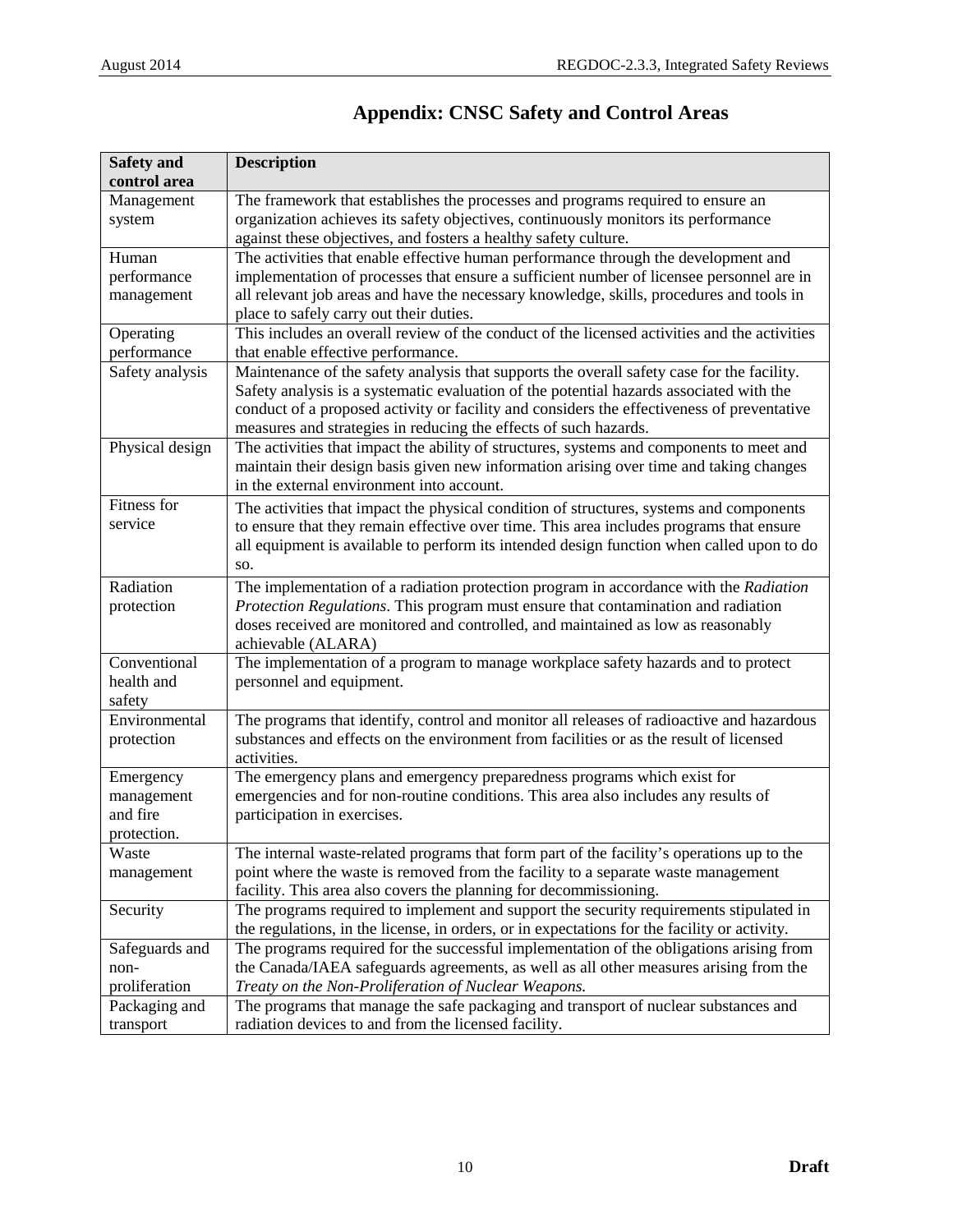# **Glossary**

## <span id="page-15-0"></span>**aging management**

Engineering, operations, inspection, and maintenance actions to control, within acceptable limits, the effects of physical aging and obsolescence of structures, systems and components.

# **ALARA (as low as reasonably achievable)**

As low as reasonably achievable with social and economic factors taken into account. A concept in which optimized protective measures result in doses that are considered to be as low as reasonably achievable.

# **corrective actions**

Measures taken to eliminate the cause of a detected nonconformity or other undesirable situation to prevent reoccurrence.

## **design basis**

The range of conditions and events taken explicitly into account in the design of the facility, according to established criteria, such that the facility can withstand them without exceeding authorized limits by the planned operation of safety systems.

# **global assessment**

An overall risk judgment on the acceptability of continued operation of a nuclear facility.

# **integrated implementation plan (IIP)**

A plan that considers the scope and schedule of safety improvements to support continued operation of a facility, based on the results of an integrated safety review.

## **integrated safety review (ISR)**

A comprehensive assessment of nuclear power plant design and operation that deals with the cumulative effects of aging, modifications, operating experience, technical developments and siting factors, and aims at ensuring a high level of safety throughout the operating life of plant.

# **integrated safety review (ISR) basis document**

The information that sets out the scope and methodology for the conduct of the ISR.

## **licensing basis**

A set of requirements and documents for a regulated facility or activity comprising:

- the regulatory requirements set out in the applicable laws and regulations
- the conditions and safety and control measures described in the facility's or activity's licence and the documents directly referenced in that licence
- the safety and control measures described in the licence application and the documents needed to support that licence application

## **management system**

A set of interrelated or interacting elements (system) for establishing policies and objectives and enabling the objectives to be achieved in an efficient and effective way. The management system integrates all elements of an organization into one coherent system to enable all of the organization's objectives to be achieved. These elements include the structure, resources, and processes. Personnel, equipment, and organizational culture as well as the documented policies and processes are parts of the management system. The organization's processes have to address the totality of the requirements on the organization as established in, for example, IAEA safety standards and other international codes and standards.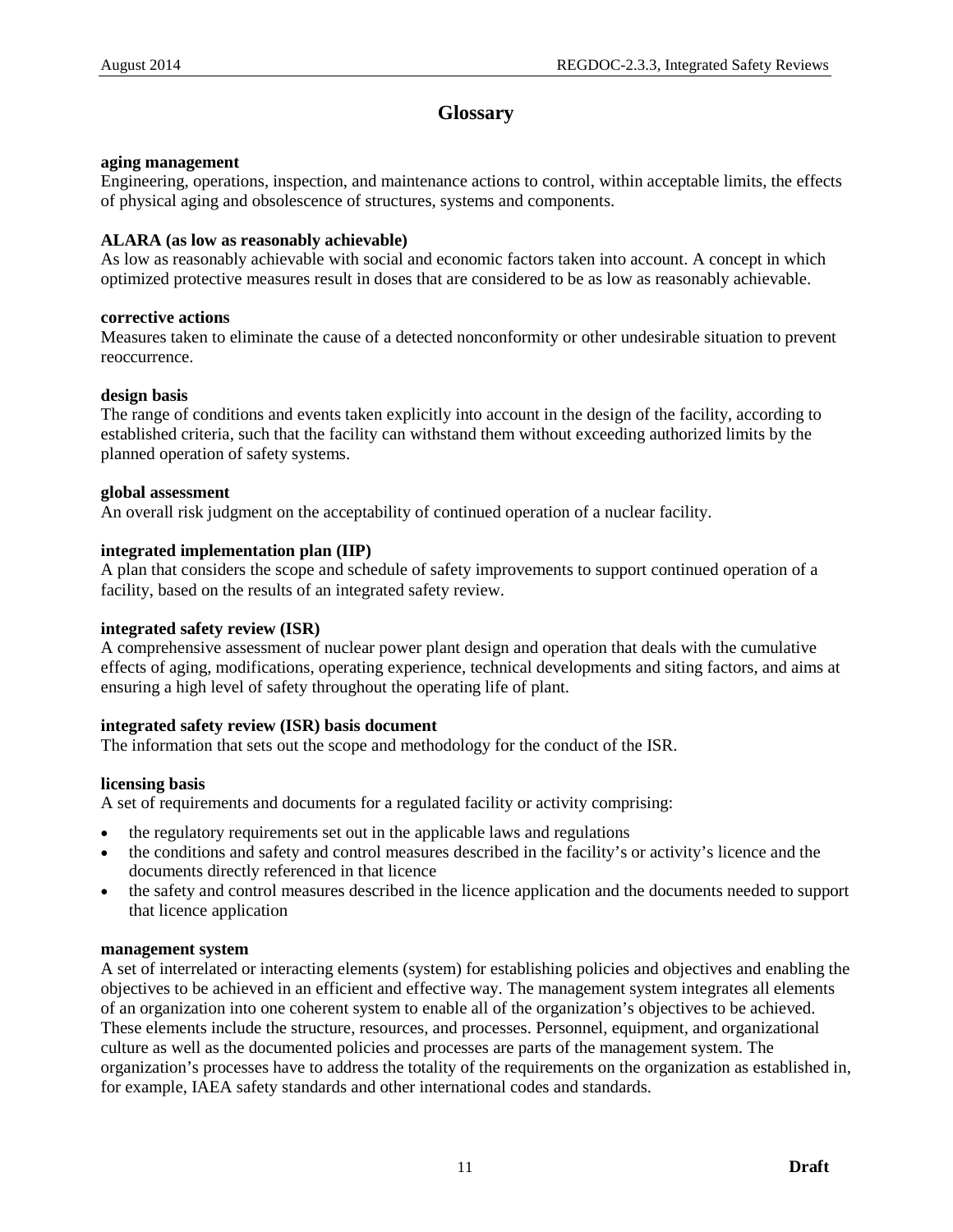#### **nuclear power plant**

Any nuclear fission reactor installation that has been constructed to generate electricity on a commercial scale and is a Class 1A nuclear facility, as defined in the *Class I Nuclear Facilities Regulations*. Where a licence is issued for multiple reactors, NPP means all the reactors identified in the licence.

#### **safety improvements**

Measures taken that result in more effective implementation of the safety objectives of a nuclear power plant.

#### **safety significance**

The significance of a situation, event or issue with respect to the impact on meeting the nuclear safety objectives as defined by the International Atomic Energy Agency (IAEA) in document SF-1 *Fundamental Safety Principles* [2]. In general, a situation, event or issue has safety significance if it denotes a deviation from the safety case accepted in the licence, in a direction detrimental to safety, such as but not limited to:

- reducing margins to (or exceeding) the accepted limits
- increasing risk to the health, safety and security of persons and the environment
- impairments (various degrees) of the special safety systems or of the safety functions for accident mitigation
- reduction in defence in depth
- events causing radioactive releases and spills of hazardous substances, injuries to workers or the public, etc.

#### **structures, systems and components (SSCs)**

A general term encompassing all of the elements (items) of a facility or activity that contribute to protection and safety. Structures are the passive elements: buildings, vessels, shielding, etc. A system comprises several components, assembled in such a way as to perform a specific (active) function. A component is a discrete element of a system. Examples are wires, transistors, integrated circuits, motors, relays, solenoids, pipes, fittings, pumps, tanks, and valves.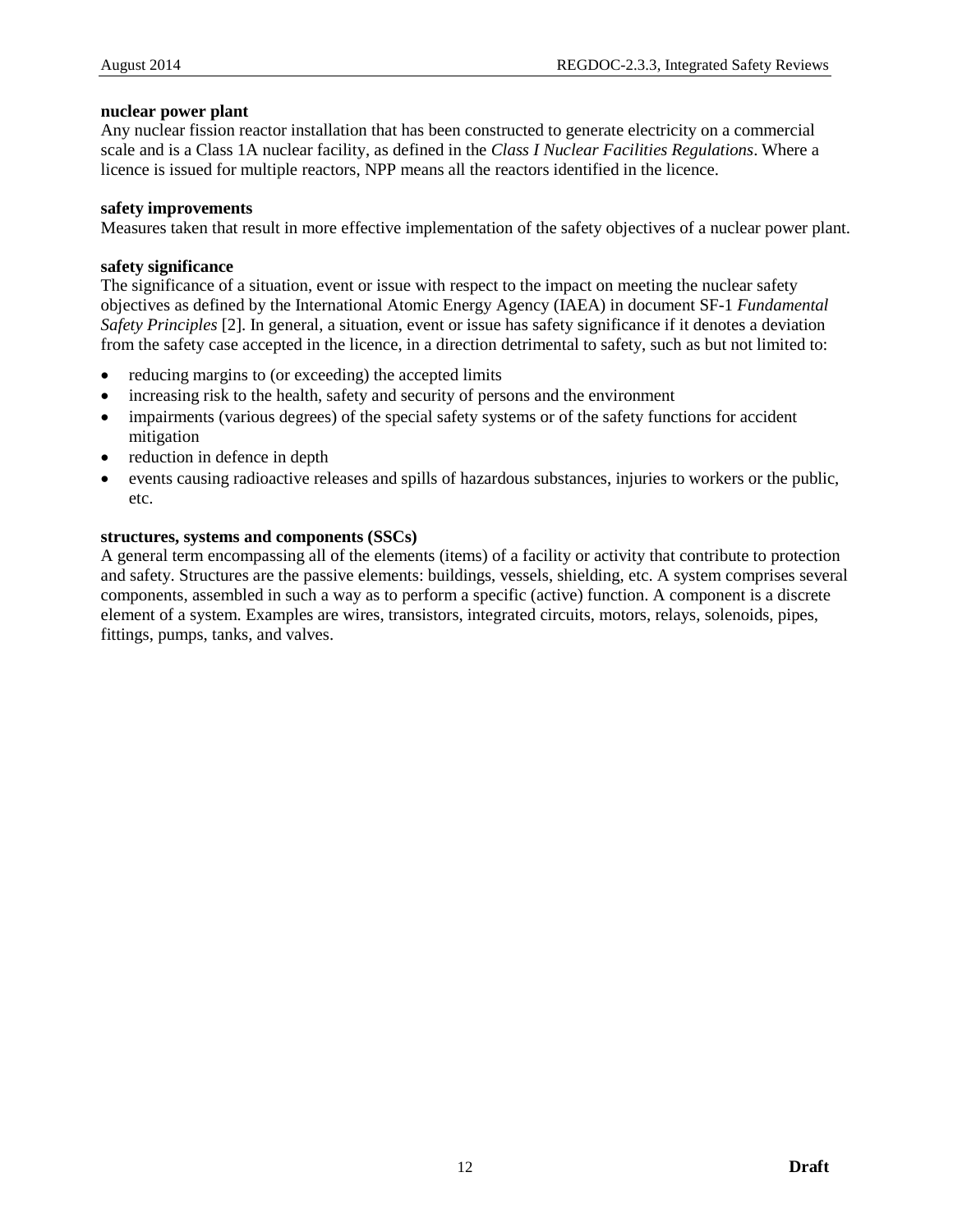# **References**

- <span id="page-17-0"></span>1. International Atomic Energy Agency (IAEA), *Safety Standards Series, Specific Safety Guide SSG-25, Periodic Safety Review for Nuclear Power Plants* - Safety Guide, Vienna, Austria, 2013.
- 2. IAEA, SF-1, *Fundamental Safety Principles*, Vienna, Austria, 2006.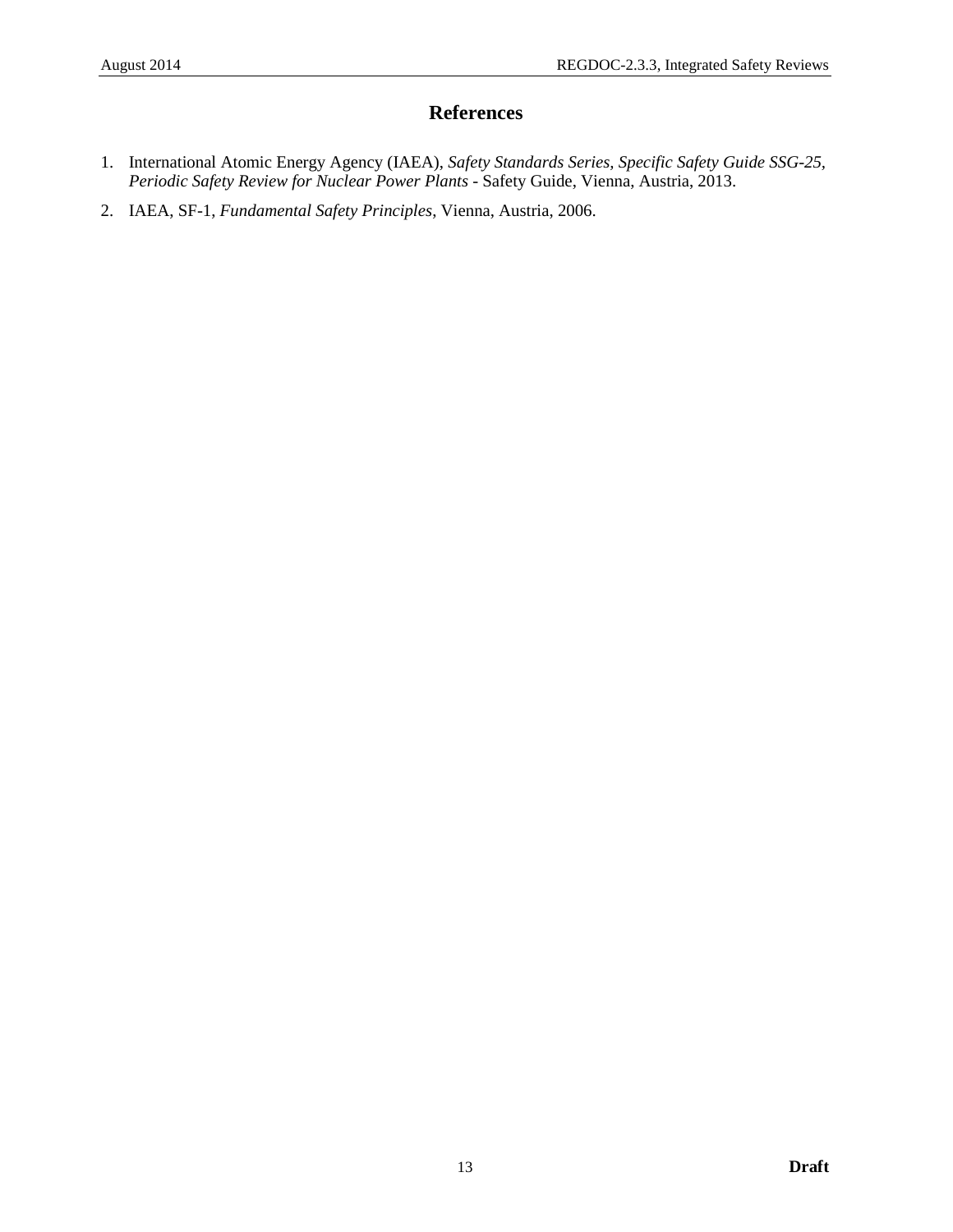# **Additional Information**

- <span id="page-18-0"></span>1. Canadian Nuclear Safety Commission (CNSC), REGDOC-3.1.1, *Nuclear Power Plant Reporting*, Ottawa, 2014.
- 2. CNSC, REGDOC-2.6.3, *Aging Management*, Ottawa, 2014.
- 3. CNSC, P-242, *Considering Cost-benefit Information*, Ottawa, 2000.
- 4. CNSC, INFO-0774 *Environmental Assessment Screening Process at CNSC*, Ottawa, 2009.
- 5. International Atomic Energy Agency (IAEA), Safety Report Series No. 80, International Generic Ageing Lessons Learned (IGALL) for Nuclear Power Plants, Vienna, Austria, 2014.
- 6. IAEA, Safety Reports Series No. 57, *Safe Long Term Operation of Nuclear Power Plants*, Vienna, Austria, 2008.
- 7. IAEA, Safety Standards Series, Safety Guide NS-G-2.12, *Ageing Management for Nuclear Power Plants*, Vienna, Austria, 2009.
- 8. IAEA, Safety Standards Series, Safety Guide NS-G-2.6, *Maintenance, Surveillance and In-service Inspection in Nuclear Power Plants*, Vienna, Austria, 2002.
- 9. IAEA, INSAG 12, *Basic Safety Principles for Nuclear Power Plants* 75-INSAG-3 Rev.1, Vienna, Austria, 1999.